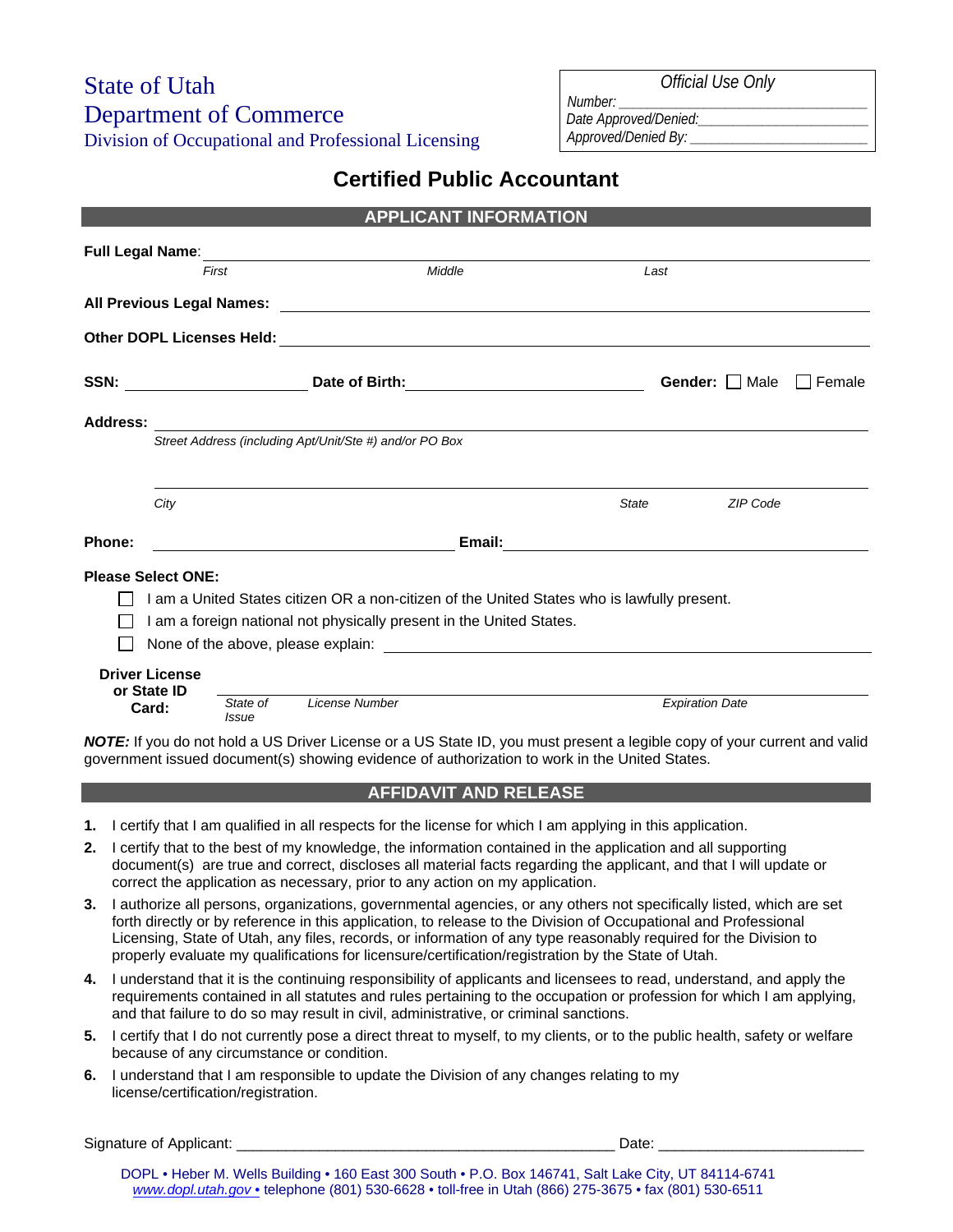### **QUALIFYING QUESTIONNAIRE**

| Read thoroughly, and answer each question. Do not leave any question blank.<br>A "yes" answer does not necessarily mean you will not be granted a license; however, DOPL may request additional documentation if the<br>information submitted is insufficient. |                                                                                                                                                                                                                                                                                                          |  |  |  |
|----------------------------------------------------------------------------------------------------------------------------------------------------------------------------------------------------------------------------------------------------------------|----------------------------------------------------------------------------------------------------------------------------------------------------------------------------------------------------------------------------------------------------------------------------------------------------------|--|--|--|
| ∐ Yes □ No<br>1.                                                                                                                                                                                                                                               | Have you ever had a license, certificate, permit, or registration to practice a regulated profession<br>denied, conditioned, curtailed, limited, restricted, suspended, revoked, reprimanded, or<br>disciplined in any way?                                                                              |  |  |  |
| $\Box$ Yes $\Box$ No<br>2.                                                                                                                                                                                                                                     | Have you ever been permitted to resign or surrender your license, certificate, permit, or<br>registration to practice in a regulated profession while under investigation or while action was<br>pending against you by any professional licensing agency or criminal or administrative<br>iurisdiction? |  |  |  |
| $\Box$ Yes $\Box$ No<br>3.                                                                                                                                                                                                                                     | Are you currently under investigation or is any disciplinary action pending against you now by<br>any local, state or federal licensing, enforcement or regulatory agency?                                                                                                                               |  |  |  |
| $\Box$ Yes $\Box$ No<br>4.                                                                                                                                                                                                                                     | Have you ever been declared by any court to be incompetent by reason of mental defect or<br>disease and not restored?                                                                                                                                                                                    |  |  |  |
| $\Box$ Yes $\Box$ No<br>5.                                                                                                                                                                                                                                     | Have you ever had a documented case in which you were involved as the abuser in any incident<br>of verbal, physical, mental, or sexual abuse?                                                                                                                                                            |  |  |  |
| $\Box$ Yes $\Box$ No<br>6.                                                                                                                                                                                                                                     | Have you been terminated, suspended, reprimanded, sanctioned, or asked to leave voluntarily<br>from a position because of drug or alcohol use or abuse within the past five (5) years?                                                                                                                   |  |  |  |
| 7. $Yes \tN$                                                                                                                                                                                                                                                   | Are you currently using or have you recently (within 90 days) used any drugs (including<br>recreational drugs) without a valid prescription, the possession or distribution of which is unlawful<br>under applicable state or federal laws?                                                              |  |  |  |
| $\Box$ Yes $\Box$ No<br>8.                                                                                                                                                                                                                                     | Have you ever unlawfully used any drugs for which you have not successfully completed, or are<br>not now participating in a supervised drug rehabilitation program, or for which you have not<br>otherwise been successfully rehabilitated?                                                              |  |  |  |
| 9.<br>Yes  <br><b>No</b>                                                                                                                                                                                                                                       | Do you currently have any criminal action pending?*                                                                                                                                                                                                                                                      |  |  |  |
| 10. $\Box$ Yes $\Box$<br>l No                                                                                                                                                                                                                                  | Have you pled guilty to, no contest to, entered into a plea in abeyance or been convicted of a<br>misdemeanor in any jurisdiction within the past ten (10) years? *                                                                                                                                      |  |  |  |
| 11. l<br>Yes<br><b>No</b>                                                                                                                                                                                                                                      | Have you ever pled guilty to, no contest to, or been convicted of a felony in any jurisdiction?*                                                                                                                                                                                                         |  |  |  |
| 12. $\Box$ Yes $\Box$ No                                                                                                                                                                                                                                       | Have you ever been incarcerated for any reason in any correctional facility (domestic or foreign)<br>in any jurisdiction or on probation/parole in any jurisdiction?*                                                                                                                                    |  |  |  |

#### **\****NOTE:* **Charges that were later dismissed and motor vehicle offenses such as driving while impaired or intoxicated must be disclosed; however, minor traffic offenses such as parking or speeding violations need not be listed.**

If you answered **"Yes"** to any of the above questions, enclose with this application complete information with respect to all circumstances and the final result, if such has been reached.

If you answered **"Yes"** to Questions **9,10,11** or **12** you must submit the following for **EACH** and **EVERY** incident:

- Personal account of the incident
- police report(s)
- court record(s)
- probation/parole officer report(s)

If you are unable to obtain any of the records required above, you must submit documentation on official letterhead from the police department and/or court indicating that the information is no longer available.

### **PROFESSIONAL LICENSES**

List all other licenses, registrations or certification issued by any state which you now hold or have ever held in any profession. *(Use additional sheets if necessary.)*

| <b>Profession:</b>    |                        | <b>License Number:</b> |  |  |
|-----------------------|------------------------|------------------------|--|--|
| <b>Issuing State:</b> | <b>License Status:</b> | <b>Issue Date:</b>     |  |  |
| <b>Profession:</b>    |                        | <b>License Number:</b> |  |  |
| <b>Issuing State:</b> | <b>License Status:</b> | <b>Issue Date:</b>     |  |  |

DOPL • Heber M. Wells Building • 160 East 300 South • P.O. Box 146741, Salt Lake City, UT 84114-6741 *www.dopl.utah.gov* • telephone (801) 530-6628 • toll-free in Utah (866) 275-3675 • fax (801) 530-6511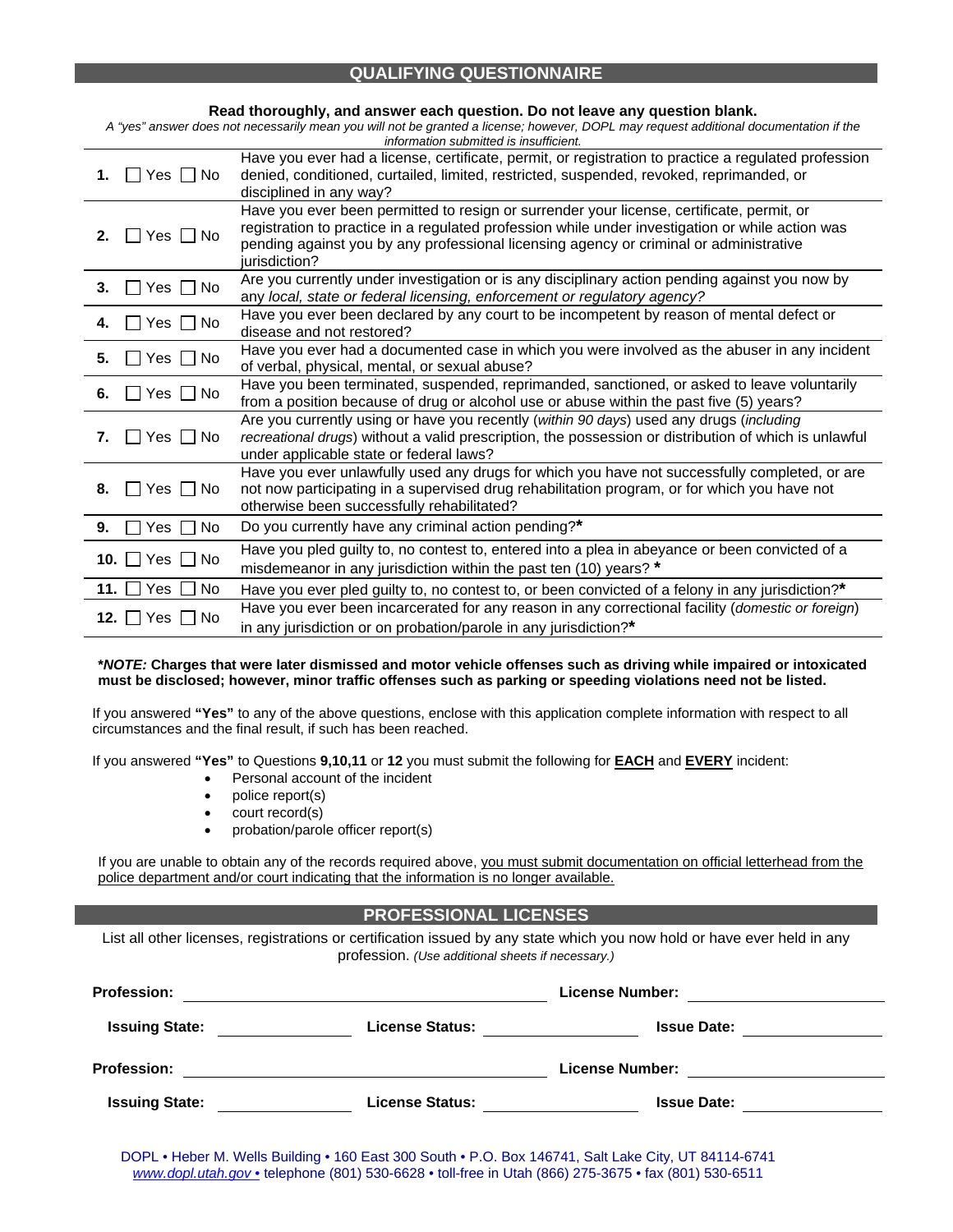# **Verification of Experience for Licensure as a CPA**

*Applicants for Initial Licensure only. Each supervisor must complete a separate form.* 

| <b>APPLICANT INFORMATION</b>                                              |                                                                                                                       |                               |                    |                                                                                                                          |  |  |
|---------------------------------------------------------------------------|-----------------------------------------------------------------------------------------------------------------------|-------------------------------|--------------------|--------------------------------------------------------------------------------------------------------------------------|--|--|
| To be completed by the applicant:                                         |                                                                                                                       |                               |                    |                                                                                                                          |  |  |
|                                                                           |                                                                                                                       |                               |                    |                                                                                                                          |  |  |
| <b>Full Legal Name:</b>                                                   |                                                                                                                       |                               |                    |                                                                                                                          |  |  |
|                                                                           | First                                                                                                                 | Middle                        |                    | Last                                                                                                                     |  |  |
| <b>Mailing Address:</b>                                                   |                                                                                                                       |                               |                    |                                                                                                                          |  |  |
|                                                                           | Street/PO Box                                                                                                         |                               | City               | State/Zip                                                                                                                |  |  |
|                                                                           |                                                                                                                       | <b>EMPLOYMENT INFORMATION</b> |                    |                                                                                                                          |  |  |
| To be completed by the supervising CPA:                                   |                                                                                                                       |                               |                    |                                                                                                                          |  |  |
|                                                                           |                                                                                                                       |                               |                    |                                                                                                                          |  |  |
| Name of Employer:                                                         |                                                                                                                       | applicable):                  | License Number (if |                                                                                                                          |  |  |
| Name of                                                                   |                                                                                                                       |                               |                    |                                                                                                                          |  |  |
| Supervisor:                                                               | <b>License Number:</b>                                                                                                |                               |                    |                                                                                                                          |  |  |
| <b>Employer Address:</b>                                                  |                                                                                                                       |                               |                    |                                                                                                                          |  |  |
|                                                                           | Street/PO Box                                                                                                         |                               | City               | State/Zip                                                                                                                |  |  |
| <b>Telephone Number:</b>                                                  | <u> 1990 - Johann Barbara, martxa a shekara 1991 - An tsaran 1991 - An tsaran 1991 - An tsaran 1991 - An tsaran 1</u> | Email:                        |                    | <u> 1989 - Johann Stein, Amerikaansk kanton (</u>                                                                        |  |  |
|                                                                           |                                                                                                                       |                               |                    |                                                                                                                          |  |  |
|                                                                           | <b>Dates of Supervision:</b> Dates of Supervision:<br>to                                                              |                               |                    |                                                                                                                          |  |  |
|                                                                           | MM/DD/YYYY                                                                                                            | MM/DD/YYYY                    |                    |                                                                                                                          |  |  |
|                                                                           |                                                                                                                       |                               |                    | Was employment continuous? : $\Box$ Yes $\Box$ No: If no, please complete a separate form for each period of employment. |  |  |
|                                                                           | <b>Total Hours of Accounting Experience:</b>                                                                          |                               |                    |                                                                                                                          |  |  |
|                                                                           |                                                                                                                       |                               |                    |                                                                                                                          |  |  |
| Is the applicant still employed? $\Box$ Yes $\Box$ No                     |                                                                                                                       |                               |                    |                                                                                                                          |  |  |
| If no, is the applicant re-hirable? $\Box$ Yes $\Box$ No: Please explain: |                                                                                                                       |                               |                    |                                                                                                                          |  |  |
|                                                                           |                                                                                                                       |                               |                    |                                                                                                                          |  |  |

I understand that "Accounting Experience" means applying accounting and auditing skills and principles that are taught as a part of the professional education qualifying a person for licensure under UCA 58- 26a and generally accepted by the profession while under the supervision of a licensed certified public accountant.

I certify that the information contained in this verification is truthful, complete and discloses all material facts regarding the applicant. I further certify that the applicant satisfactorily completed a program of accounting experience.

**Signature of Supervisor:** \_\_\_\_\_\_\_\_\_\_\_\_\_\_\_\_\_\_\_\_\_\_\_\_\_\_\_\_\_\_\_\_\_\_\_\_\_\_\_\_\_\_\_\_\_\_ **Date:** \_\_\_\_\_\_\_\_\_\_\_\_\_\_\_\_\_\_\_\_\_